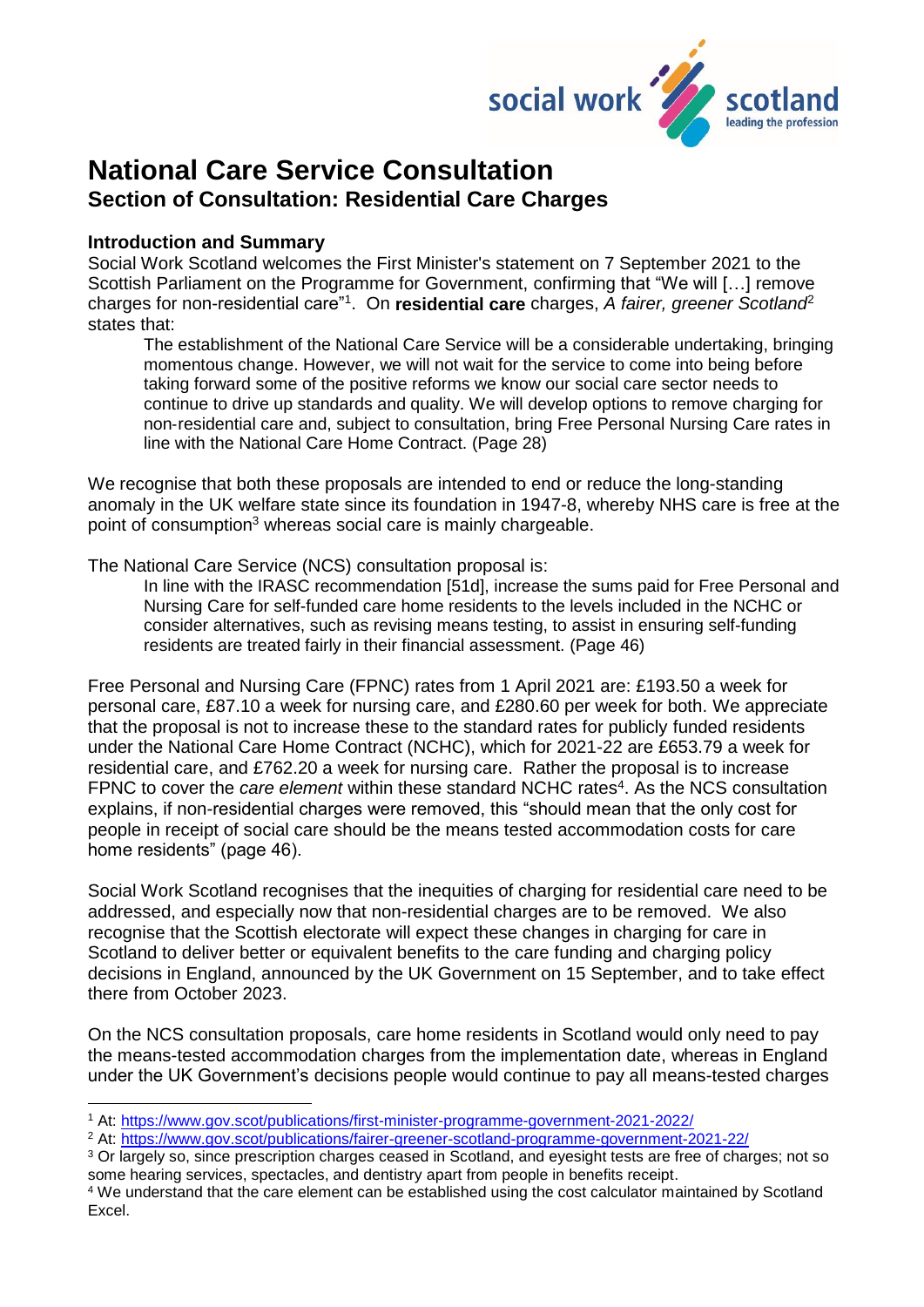until their life-time "personal care" costs reached the £86,000 cap, after which care home residents would continue to pay the means-tested accommodation element<sup>5</sup>. Expanding **FPNC is a better policy**, but a full comparison between Scottish and English proposals would also need to include the impact of the financial assessment changes in capital thresholds decided for England from October 2023, and any comparable or other changes that might be desirable in Scotland.

**Social Work Scotland supports the NCS consultation proposal to increase FPNC payments to cover the care element of residential care**, subject to further work on the following eight issues, which may require some reformulation of the proposal:

- (1) The **inclusion of other adults in care homes** for people with learning disabilities, physical disabilities, mental health and other problems, none of whose placements are under the National Care Home Contract which currently only applies to people placed in care homes for older people.
- (2) For **older people**, some local authorities have to pay **above the NCHC standard rate**, to secure placements in areas where prices are high and/or the local authority may be competing for places with wealthy older people able to self-fund at higher rates. And in all areas, there will be cases where a local authority needs to made a **supplementary payment** for an older person who requires higher staffing rations to manage complex conditions.
- (3) **Respite and other short stays** in residential care homes should be explicitly exempted from all charges, including the accommodation element.
- (4) **The separation of care and accommodation costs** should take into account the fact that some care costs fall outside the legal definition of personal care.
- (5) The impacts of the proposal are different for **different groups of "***self-funders***"** and is likely to lead to increased requests for needs assessments, and thereby access to FPNC funding, from "Route 1" self-funders who otherwise would not benefit. **Care home prices** are also likely to increase if the proposal restricts private sector profits.
- (6) There is a pressing and ongoing need **to manage the private care home market** to reduce "value leakage", as noted in the Feeley Report.
- (7) There are also significant **geographical variations in the unit costs** of both care and accommodation in care homes, due to variations property and other capital costs, food, and labour costs. If there one standard "care rate" (or expanded FPNC amount) across Scotland, this is likely to be too low in some areas and too high in others.
- (8) The **costing of this proposal** should be reviewed to include the issues summarised above and discussed more fully later in this paper.

We set out these issues in more detail below. We also note differences between Scotland, England, Wales, and Northern Ireland in the financial assessment of a person's ability to pay residential care charges, including the proposals to raise the upper and lower thresholds in England. We believe the financial assessment rules in Scotland should be reviewed, but that the costs of any changes should be considered alongside the totality of the Feeley recommendations and NCS consultation proposals, many of which have yet to be costed. Priority should be given to meeting current and future unmet need, and to developing prevention.

Further work is required by the Scottish Government, COSLA, Scotland Excel, and other stakeholders, such as current IJB Chief Finance Officers, to consider the issues raised by the

<sup>5</sup> "From October 2023, the Government will introduce a new £86,000 cap on the amount anyone in England will need to spend on their personal care over their lifetime". UK Government, *Our Plan for Health and Social Care*, 15th September 2021: [https://www.gov.uk/government/publications/build-back-better-our-plan-for](about:blank)[health-and-social-care/build-back-better-our-plan-for-health-and-social-care](about:blank)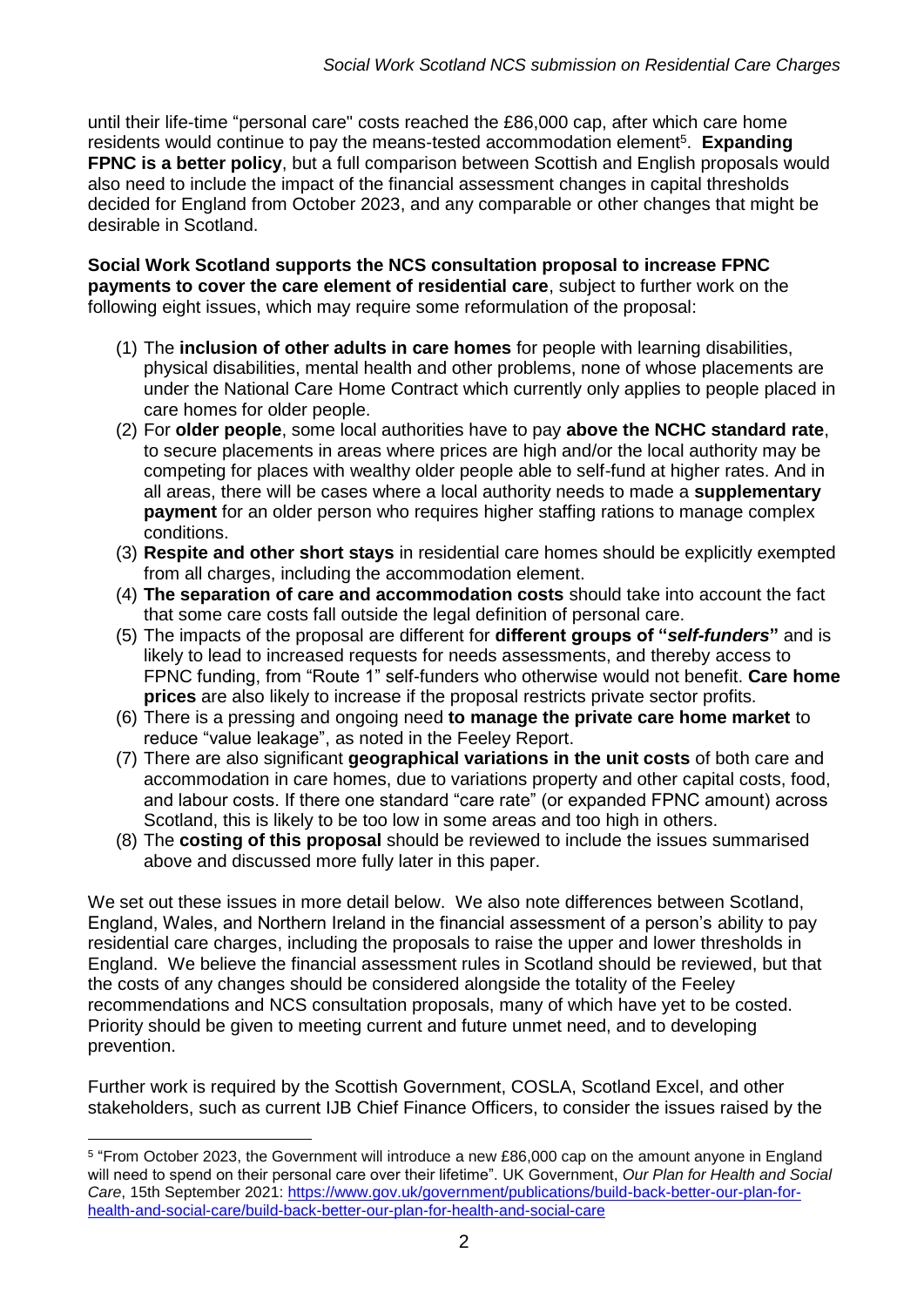proposal to increase FPNC and confine residential care charges to hotel costs. We recommend a short-life working group is set up as soon as possible to take this work forward.

# **Main submission on Residential Care Charges:**

### **A. Proposal to increase FPNC**

There are seven issues which need further work and clarification.

#### **(1) Non-elderly adults are outwith the National Care Home Contract (NCHC)**

The proposal is framed within the NCHC but that only currently only applies to older people; it does not cover local authority placements in care homes for adults with learning disabilities, physical disabilities, mental health issues, and other groups. These homes make up nearly 10% of the registered care home capacity in Scotland<sup>6</sup>, and have higher costs:

|                                    | <b>LA homes</b> | <b>Private</b> | <b>Voluntary</b> | <b>Total</b> |
|------------------------------------|-----------------|----------------|------------------|--------------|
| Care homes for:                    | £pw             | £pw            | £pw              | £pw          |
| Older people                       | 861             | 789            | 770              | 797          |
| Adults with learning disabilities  | 968             | 1,108          | 1,248            | 1,193        |
| Adults with physical disabilities  | 962             | 1,447          | 1,196            | 1,227        |
| Adults with mental health problems | 817             | 865            | 867              | 865          |
| Other adult groups                 |                 |                | 854              | 836          |
| <b>Total</b>                       | 869             | 810            | 988              | 861          |
|                                    | <b>LA homes</b> | <b>Private</b> | <b>Voluntary</b> | <b>Total</b> |
| Of which, with nursing:            | £pw             | £pw            | £pw              | £pw          |
| Older people                       | 927             | 870            | 840              | 873          |
| Adults with learning disabilities  | 1,015           | 1,005          | 1,033            | 1,021        |
| Adults with physical disabilities  |                 | 1,475          | 1,192            | 1,313        |
| Adults with mental health problems | 817             | 926            | 835              | 901          |
| Other adult groups                 |                 | ¥              | 721              | 710          |
| Total                              | 932             | 878            | 896              | 885          |
|                                    | <b>LA homes</b> | <b>Private</b> | <b>Voluntary</b> | <b>Total</b> |
| Of which, without nursing          | £pw             | £pw            | £pw              | £pw          |
| Older people                       | 869             | 792            | 748              | 799          |
| Adults with learning disabilities  | 1,084           | 1,020          | 1,178            | 1,131        |
| Adults with physical disabilities  | 1,408           | 1,589          | 1,218            | 1,290        |
| Adults with mental health problems | 844             | 851            | 859              | 856          |
| Other adult groups                 |                 | $\star$        | 786              | 771          |
| <b>Total</b>                       | 896             | 810            | 946              | 856          |

|  | Average Gross Weekly charges in Scottish Care Homes at 31 March 2019 |  |
|--|----------------------------------------------------------------------|--|
|--|----------------------------------------------------------------------|--|

**Source**: Public Health Scotland, 30.7.21 response to SWS ad hoc request for 2019 Care Home Survey data. **Note**: "The gross weekly charge is the total amount charged for a particular care home place each week. This includes any money received from the resident, relations or third parties. It also includes any money received from local authorities or health boards whether for personal care, nursing care or accommodation costs." Blanks in the table in the LA column denote zero care home provision for that row; asterisks in the Private sector column denote non-disclosures due to low numbers of residents in those rows.

<sup>1</sup> <sup>6</sup> PHS Care Home statistics show that at March 2019, 91% of registered bed capacity (long plus short stay) was for older people (41,032 places), and there were 3,549 places in care homes for adults with learning disabilities, physical disabilities, mental health issues, and other groups.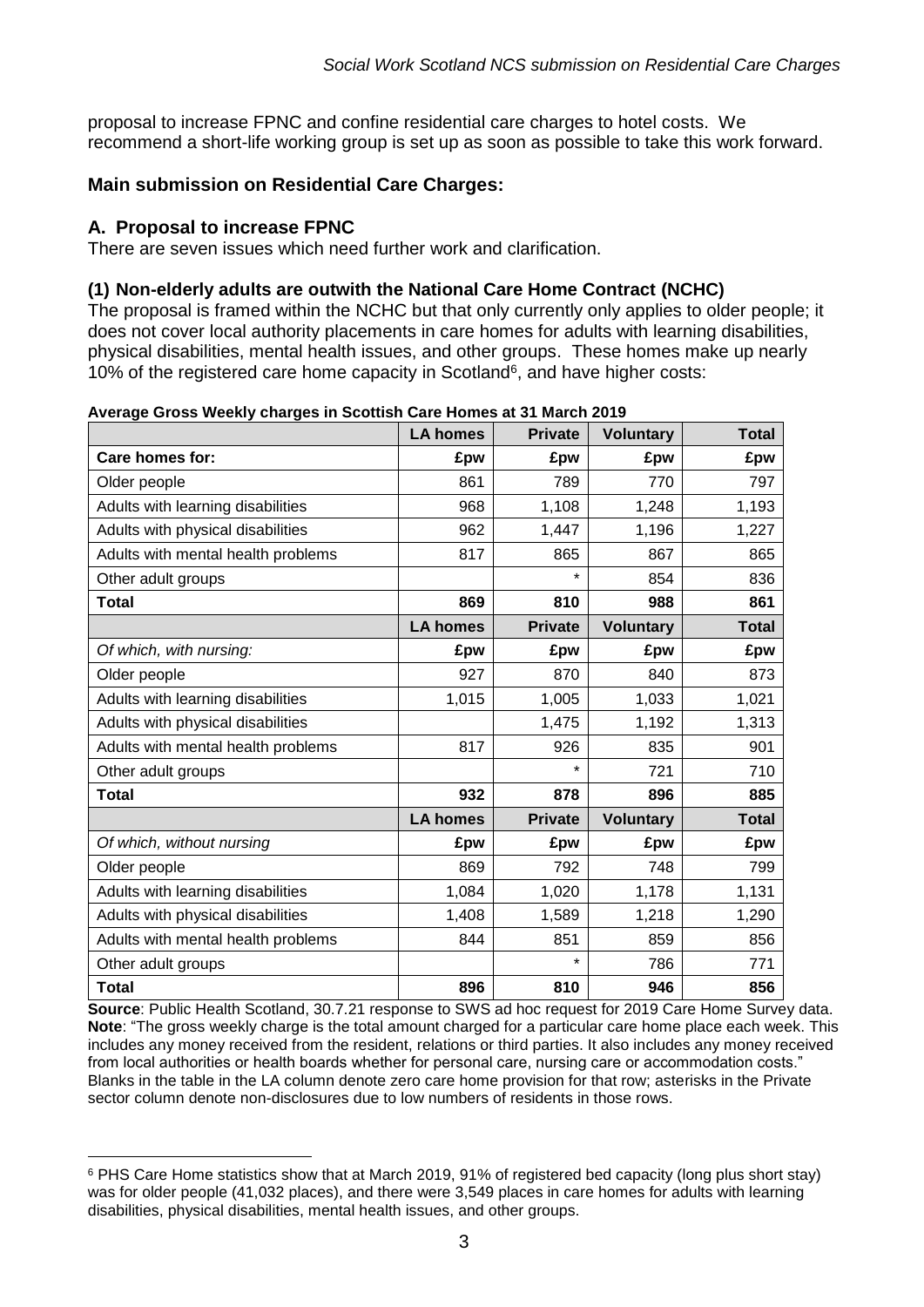Gross weekly charges are typically much higher in care homes for adults with learning or physical disabilities, and somewhat higher for adults with mental health problems, and for other problems (such as addictions), than they are for older people. This means that the extension of the FPNC payments to cover the care element in the weekly charges will need to be much greater for these adults, than it will be for older people. It is also the case that almost all of these residents are publicly funded<sup>7</sup>, compared to 66% in all care homes for older people in Scotland.

## **(2) LA funding for older people at higher rates than the NCHC**

As mentioned in the summary, some local authorities have to pay above the NCHC standard rate, to secure placements in older person's care homes in areas where prices are high and the Council may be competing for places with wealthy older people able to self fund at higher rates. In all areas, there will be cases where a local authority needs to made a supplementary payment for an older person who requires higher staffing ratios to manage complex conditions and safety. Both are examples where the care costs will be above an average within the National Care Home Contract.

### **(3) Respite and other short stays in residential care homes**

Feeley explained the rationale for continuing to charge for accommodation costs: We considered whether it is appropriate for people to contribute to their accommodation costs in residential care, or whether this too should be free at the point of use. We concluded that it is reasonable for some charge to be made where the individual's means permit, because in other circumstances that person would be paying accommodation costs at home. (Page 93)

The NCS Consultation paper makes similar remarks in its preamble to Q17. Obviously, these arguments do not apply to short-term residential care where the person is already "paying accommodation costs at home". One form of short stay is respite residential care. In recent years, the Scottish Government has made several attempts to waive charges for carers through Statutory Instruments, but even so the Feeley report found it necessary to state:

Although charges to carers are waived under the Carer's Act, some Local Authorities allocate charges to the supported person for respite. Removing such charges should be considered alongside other investment priorities. (Page 93)

The Scottish Government has already decided to remove non-residential charges for social care, including for respite for carers. In addition, Social Work Scotland believes that **all residential respite charges**, including the non-care "hotel" or accommodation element, should be removed, alongside consideration to remove all other **short-stay** residential charges, where they are levied.

#### **(4) The separation of care and accommodation costs**

This is not a binary distinction between FPNC and "hotel" costs. Essentially three categories must be distinguished:(1) FPNC payments (2) other care costs, (3) remaining "hotel" costs. If (1) and (2) are merged, the legal definition of free personal care would need to be expanded, which we believe is something to avoid if possible.

As the NCS consultation paper states, if charging for non-residential social care were removed then this "should mean that the only cost for people in receipt of social care should be the means tested accommodation costs for care home residents" (page 46). However, care homes are normally designed or adapted to meet the needs of disabled residents, and many of those

<sup>1</sup>  $7$  The same Care Home Survey ad hoc response shows that at March 2019, 99% of residents in care homes for adults with learning disabilities were publicly funded, 98% in care homes for physical disabilities, 94% in care homes for adults with mental health problems, and 97% in other adult care homes.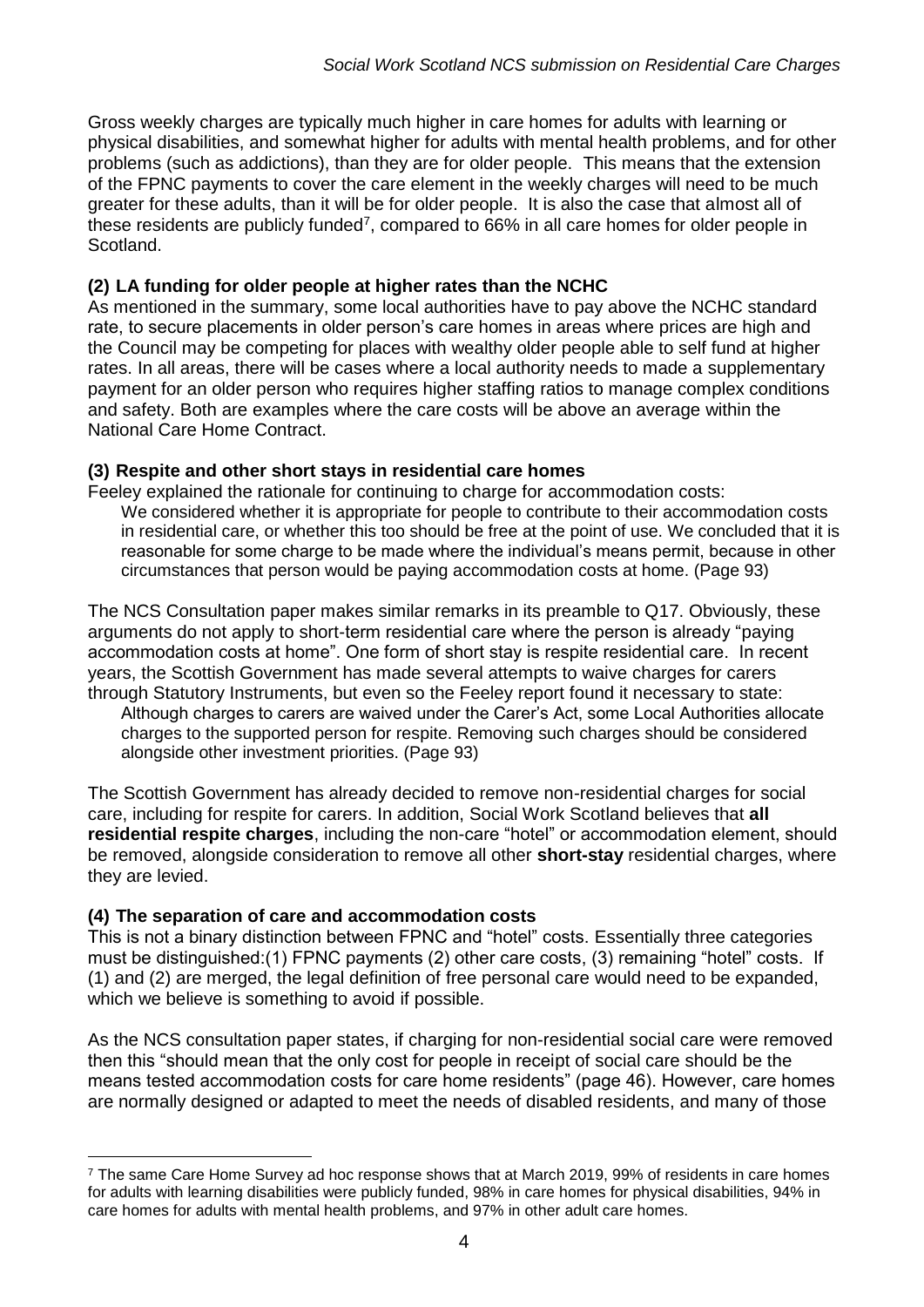costs may be counted either as care or accommodation<sup>8</sup>. It is instructive to consider the section on Disability Related Expenditure in COSLA's charging guidance<sup>9</sup> for social care for people at home. That urges that "Local Authorities should be proactive in considering further disregard of income where additional expenditure is incurred by a supported person as a result of living as a disabled person" (6.33). Examples given for additional costs include: additional heating, disability related equipment, specialist diets, specialist clothing, cleaning and other domestic tasks, extra washing, and additional bedding (6.34). None of these, apart from washing and diet, would count as "free personal care"; indeed, current definitions in residential FPNC guidance<sup>10</sup> explicitly *exclude* equipment and adaptations and supposedly "non-care" aspects of "problems of immobility".

What this means is that the boundary between care and accommodation costs in care homes needs to be drawn differently than that between personal and nursing care and other costs. (Responses to Consultation Q19 responses may help, but the question wording does not fully address these issues). Further work is required, by the Scottish Government, COSLA, Scotland Excel, and other stakeholders, to clearly distinguish three categories:(1) FPNC payments (2) other care costs, (3) remaining "hotel" costs.

**(5) Impacts on self-funders, and likely increases in demand, and in care home prices** Self-funders" are not defined in the consultation paper. The term is ambiguous, so we use the *Routes for Contractual Agreements* on pages 13-18 of CRAG<sup>11</sup>, to identify the relevant categories of people. This is necessary to assess who is likely to gain or lose from this proposal.

| <b>CRAG</b><br>"Route" | Category                                                                          | <b>Description</b> (quotes are from CRAG)                                                                                                                                                                                                                                                                                                                                                                                                           | Self-<br>funder | <b>Entitled</b><br>to FPNC |
|------------------------|-----------------------------------------------------------------------------------|-----------------------------------------------------------------------------------------------------------------------------------------------------------------------------------------------------------------------------------------------------------------------------------------------------------------------------------------------------------------------------------------------------------------------------------------------------|-----------------|----------------------------|
| Route 1                | Independently<br><b>Funded</b><br><b>Supported</b><br>Person                      | People who "have opted not to request a formal<br>assessment or may have been formally assessed<br>by the local authority and advised that they have<br>not met the eligibility criteria" for FPNC "will be<br>required to enter into a private and independent<br>contractual arrangement with the care home".<br>These full self-funders are ineligible for an FPNC,<br>unless they are subsequently assessed as<br>needing to be in a care home. | Yes             | No.                        |
| Route 2                | <b>Free Personal/</b><br><b>Nursing Care</b><br><b>Supported</b><br><b>Person</b> | People who have been assessed as requiring a<br>care home placement, but with income above the<br>current upper limit. These "self-funders" are<br>eligible for FPNC and are in scope of the increase<br>proposals.                                                                                                                                                                                                                                 | Yes             | Yes                        |
| Route 3                | <b>Assessed</b><br><b>Contribution</b><br><b>Supported</b><br><b>Person</b>       | (a) People who have been assessed as requiring<br>a care home placement, but with income between<br>the current upper and lower limits, and therefore<br>pay an assessed charge for their part-publicly<br>funded care home placement.                                                                                                                                                                                                              | In part         | Yes                        |

<sup>1</sup> <sup>8</sup> The Feeley report did not address this issue: "The only costs that will remain are those for accommodation, either directly through fees for care home residents or indirectly through household costs for those receiving care in their own homes. Although in most cases these are higher for care home residents, they are in principle the same". (Page 93). But not all care costs fit personal care legal definitions.

<sup>&</sup>lt;sup>9</sup> COSLA 2021: Charges Applying to Social Care Support for people at home, 2021/2022. At: https://www.cosla.gov.uk/ data/assets/pdf file/0021/23547/2021-22-COSLA-Charging-Policy-for-Social-[Care-Support.pdf](about:blank)

<sup>10</sup> See Scottish Government Circular CCD3/2018: Free Personal Care Guidance, 2.13 and 2.16. At: [https://www.sehd.scot.nhs.uk/publications/cc2018\\_03.pdf](about:blank)

<sup>11</sup> SG 2021: Circular CCD 1/2021 Revised guidance on charging for residential accommodation. At: https://www.sehd.sco t.nhs.uk/publications/CC2021\_01.pdf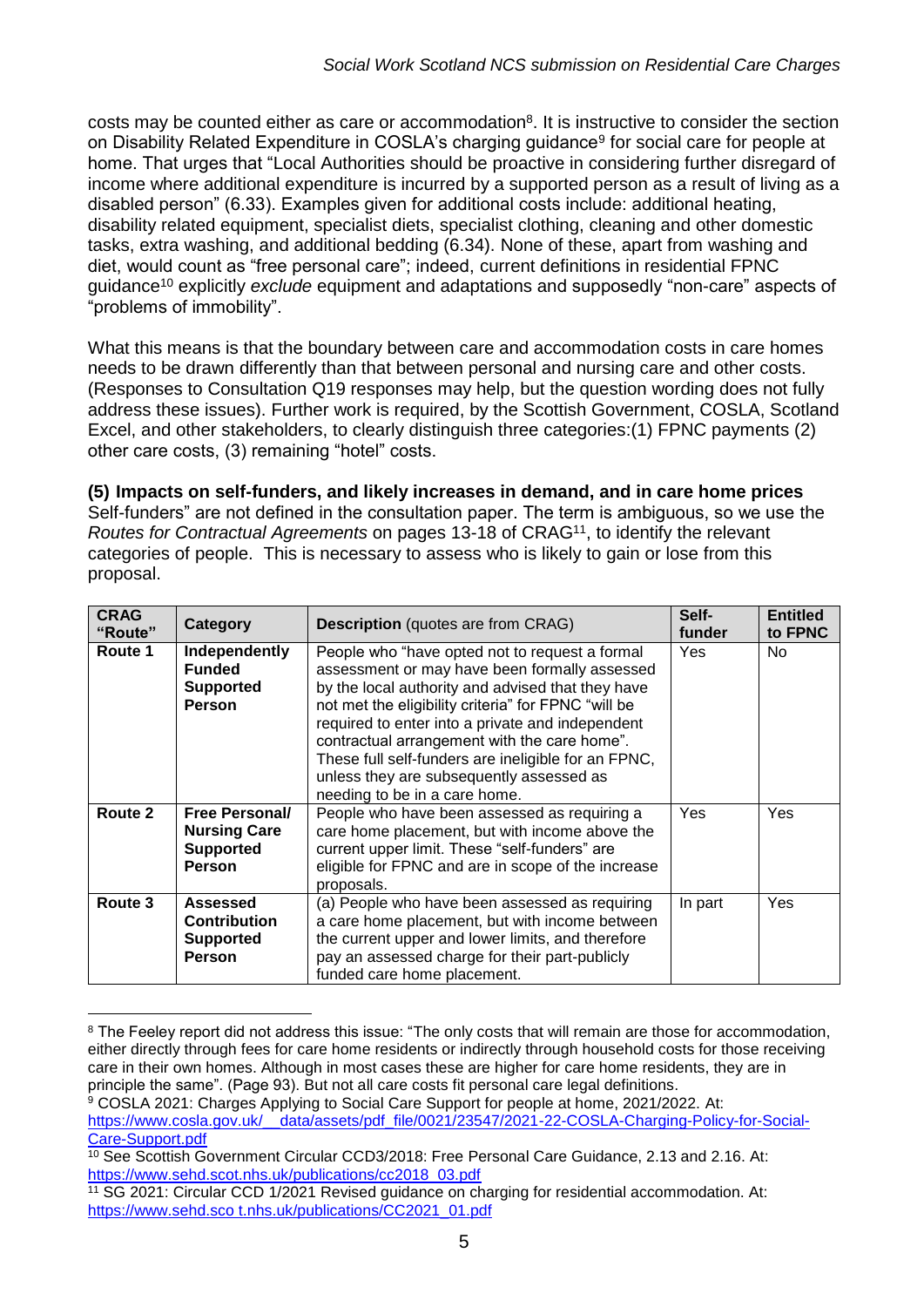| <b>CRAG</b><br>"Route" | Category                                                                              | <b>Description</b> (quotes are from CRAG)                                                                                                                                                                                                                                                                                                                                                                                                                                                           | Self-<br>funder                   | <b>Entitled</b><br>to FPNC        |
|------------------------|---------------------------------------------------------------------------------------|-----------------------------------------------------------------------------------------------------------------------------------------------------------------------------------------------------------------------------------------------------------------------------------------------------------------------------------------------------------------------------------------------------------------------------------------------------------------------------------------------------|-----------------------------------|-----------------------------------|
|                        |                                                                                       | (b) People who have been assessed as requiring<br>a care home placement, but with income below<br>the current lower limit, and therefore eligible for a<br>fully publicly funded care home placement. Since<br>there is no charge, there is no FPNC                                                                                                                                                                                                                                                 | No                                | No                                |
| Route 4                | Assessed<br><b>Contribution</b><br><b>Supported</b><br>Person - with<br><b>Top Up</b> | As for Route 3 (a) or (b) but with third-party top-<br>ups. "There may be occasions when the care<br>home does not accept the National Care Home<br>Contract rate or the rate the local authority are<br>able to pay for the placement, and the supported<br>person does not have the income or capital to fulfil<br>the shortfall of the costs. On these occasions a<br>Top Up is required which should be paid for by a<br>third party, for example, a family member, charity<br>or organisation" | As for $(a)$<br>or $(b)$<br>above | As for $(a)$<br>or $(b)$<br>above |
| Route 5                | <b>Fully Funded</b><br><b>Supported</b><br>Person                                     | "[A] person who is eligible to receive a publicly<br>funded placement, and this is irrespective of their<br>financial assessment. This may be used on<br>occasions when the supported person requires<br>specialist care or step up placements etc."<br>Essentially these are NHS facilities; since there is<br>no charge, there is no FPNC.                                                                                                                                                        | No                                | No                                |

Private providers dominate the care home market for older people and other adults, providing 63% of the care homes, and 78% of places, for 79% of the long-stay residents (at March 2019). Many private care homes do not accept publicly funded residents, which in some areas is a factor in the choice of people with sufficient wealth to opt for Route 1. Where private care homes do accept local authority placements, they typically operate a two-tier price structure: older people placed by the LA are charged at the National Care Home Contract (NCHC) rates (Routes 2 and 3)<sup>12</sup>, or at those rates plus third-party top-ups (Route 4); while people placed under Route 1 are charged at a much higher rate.

In such a market, publicly funded residents are in effect *subsidised* by Route 1 self-funders, and to a lesser extent by third-party top-ups under Route 4. Does that matter? Certainly, there is a case for a wealth tax alongside income tax, with action to limit opportunities for avoidance; but the current care home system is in part a wealth tax by lottery, falling largely on people with assets who happen also to have dementia or other self-care incapacities, and on their families.

At this point in the discussion, before we consider price-rises, the people who stand to benefit are the self-funders in categories 2, and 3a, who are older people and therefore under the National Care Home Contract. (As discussed earlier, younger adults in residential care are not included in the NCHC, but have been entitled to FPNC since 1.4.19; further work is needed on how care costs will be established for this group). Partial self-funders under Route 4 with thirdparty top-ups will also benefit. There is no benefit for Route 1 self-funders.

Route 1 self-funders may request a local authority assessment of their needs for care, and if this agrees with their decision to reside in a registered care home, or to seek such admission, then they would become eligible for FPNC to be paid to the care home on their behalf, with the balance met fully by themselves (assuming that they were still above the upper assets threshold or declined a financial assessment) under Route 2. When FPNC was introduced for

<sup>&</sup>lt;sup>12</sup> In some areas, higher capital costs and insufficient supply have created a seller's market for care home places, and some local authorities have to pay supplements above the NCHC standards rates (eg Edinburgh); in other areas the reverse position means that some local authorities feel they could do better without the NCHC (eg Glasgow).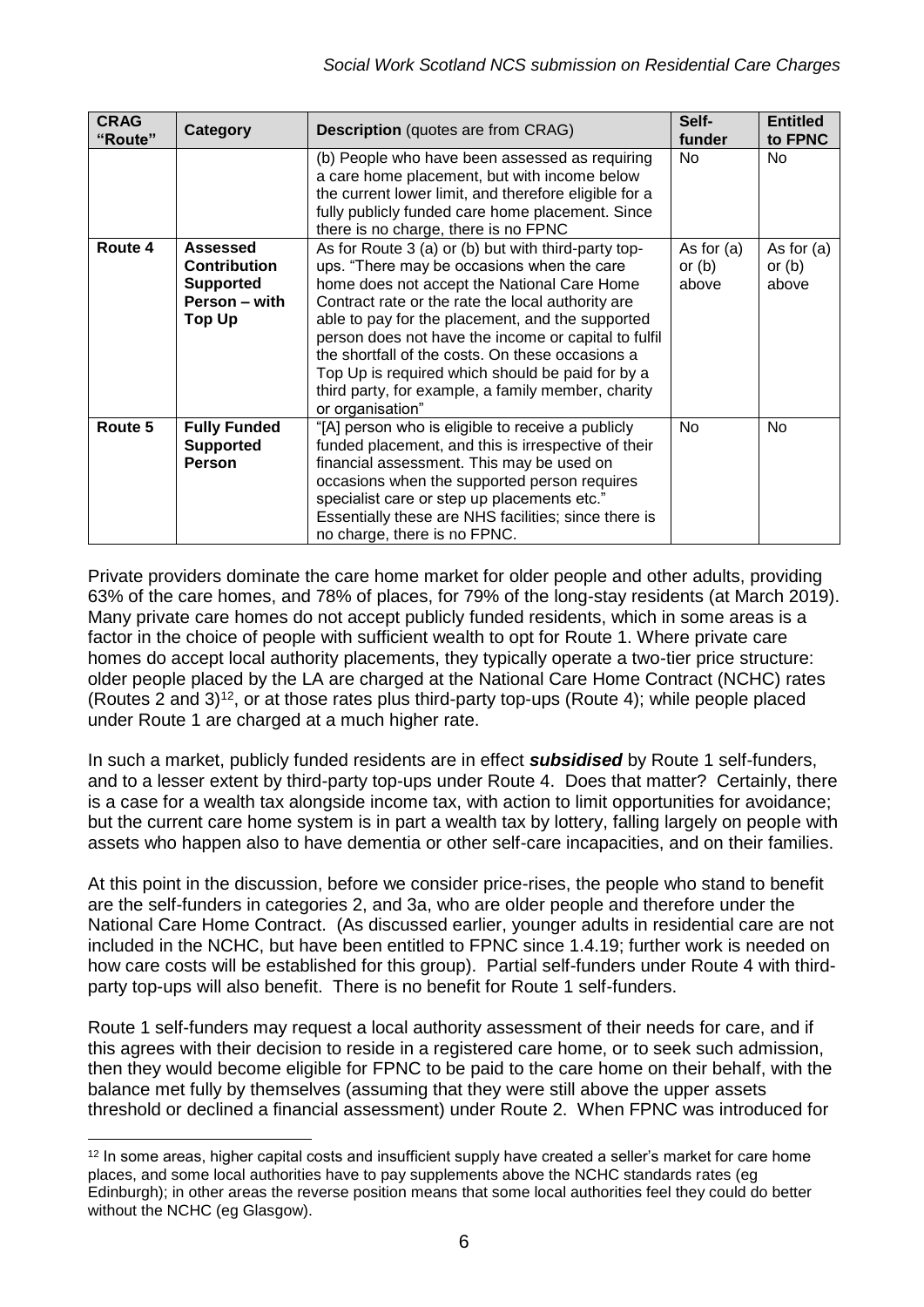older people from July 2002, many self-funders sought that assessment in order to establish entitlement to FPNC. If FPNC is now to be increased to cover the care costs of residential care, but not the "hotel" costs, then we would expect current and future substitutions from Route 1 to Route 2, and a significant increase in the demand for the augmented FPNC payments, with higher policy implementation costs.

Some people living at home with high level care needs and who are homeowners, may be deterred from residential care options because the value of their house would be taken into account in the financial assessment for charging, and subsequently would have to be sold. The proposed changes to charging for residential care will reduce or defer such scenarios to the extent that they reduce the cost of residential care to citizens. That is likely to increase demand for residential care in some areas, notwithstanding care policies to maintain people in their own homes for a long as possible.

When FPNC was introduced for older people from July 2002 it is generally accepted that care home prices rose<sup>13</sup>. The NCS consultation paper notes that when FPNC levels were increased by 7.5% in 2020-21, to deal with above inflation increases in care home prices in recent years, "some stakeholders expressed concern that care providers would increase their fees by an equivalent amount and self-funders will not see any benefit" (page 45). Social Work Scotland is aware that similar concerns are also now being expressed in relation to the NCS residential charging proposals.

The Scottish adult care home market is one where nearly 80% of capacity is in the private forprofit sector. One may assume that profits come from both the care and accommodation elements in the care home fees. If the care element becomes more regulated though annual NCHC and other contractual negotiation, then opportunities for profit may be curtailed, unless more care homes refuse to take publicly funded residents, or can increase charges for "hotel costs", or can charge more for remaining Route 1 self-funders, or require Route 4 "third party top-ups". These consequences seem very likely in a system where the profit motive now dominates.

Can State authorities manage the private care home market to reduce such inequities, and prevent the removal of care costs from charging leading to price increases?

#### **(6) Managing the private care home sector**

1

Private sector provision has grown in an under-funded social care system because it has cheaper unit costs, largely based on lower pay, pensions, and other working conditions for staff. The Feeley report raises important questions about the role of the private sector in providing social care:

The care home market is largely led by business decisions made by individual care homes or groups of care homes, some of which are large multinational companies [..]. The extent to which some privately-run care homes yield profits for their shareholders was raised with us repeatedly as an issue of concern<sup>14</sup>. We have reflected on whether nationalisation is practical, desirable or affordable elsewhere in this report. We nonetheless want to record here that we share the unease expressed by many about whether it is right – in a country committed to health-care free at the point of need to all of its citizens, regardless of age or any other characteristic – that an important part of our care system is largely run on a profit-making basis. (Page 75)

<sup>&</sup>lt;sup>13</sup> This is one reason why, following the report of Lord Sutherland in 2008, the Scottish Government increased FPNC funding to local authorities by £40M; the other main reason was increased demand.

<sup>14</sup> Footnote 40 in Feeley: [https://chpi.org.uk/papers/reports/plugging-the-leaks-in-the-uk-care-home-industry/](about:blank) (Centre for Health and the Public Interest 2019 – see next footnote).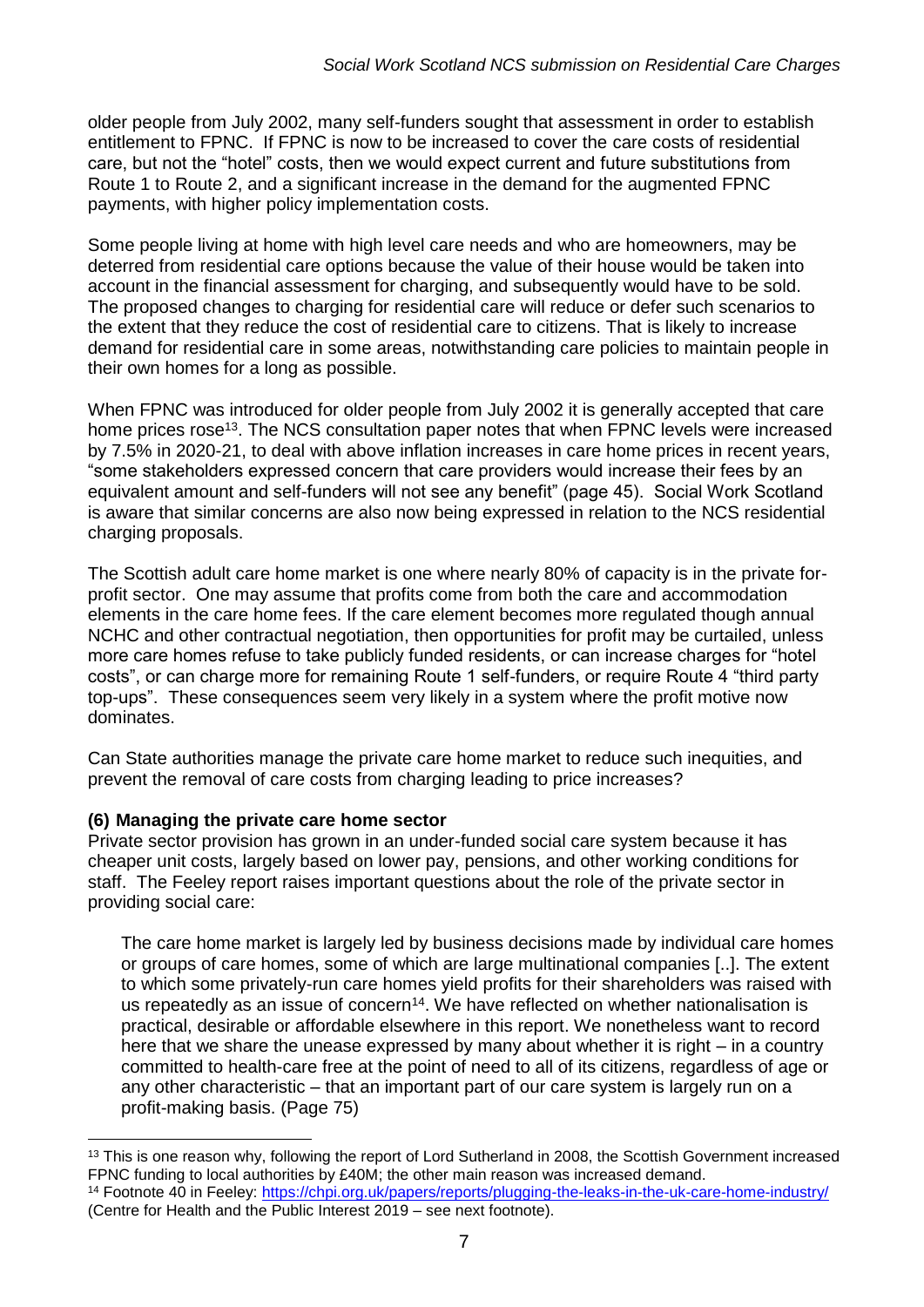Our principal concern is not with profit itself, which plays an important function in any market economy, but with what we have come to think of as "leakage" from the care system in Scotland. Significant sums leave the care economy, some of which could be better used to raise standards of care and terms and conditions for staff. (Page 76)

Further information on "leakage" is provided in the 2019 UK report by the Centre for Health and the Public Interest<sup>15</sup> (CHPI), referenced in the Feeley Report quotation above. *Leakage* is explained as a concept which is needed because the usual measure of *net profit before tax* cannot cope with the complex and opaque finances that characterise the larger UK private care providers, often involving high debt interest payments, property rents, and management fees, paid to parent companies and their subsidiaries, thus reducing pre-tax profits and also tax payments:

Out of a total annual income of £15bn, an estimated £1.5bn (10%) leaks out of the care home industry annually in the form of rent, dividend payments, net interest payments out, directors' fees, and profits before tax, money not going to front line care. (CHIS 2019, page 4)<sup>16</sup> .

Feeley also considered "nationalisation": "taking all of adult social care into public ownership and management" (page 42), before deciding this would:

… require an unaffordable level of public outlay, particularly in terms of investment in capital. It would also be hugely time-consuming: time that could be better spent working with providers and people who use services to improve care. We have also considered more fundamental financial questions, like responding to unmet need for social care supports, which in our view should be the priority for financial solutions [..].(Page 42).

Other reasons are also mentioned<sup>17</sup>. Instead of State ownership, the solutions to the problem of leakage are seen to lay with a new approach to "Commissioning for Public Good" set out in Chapter 9 of the Feeley report. In relation to care homes, this includes a greater role for the Care Inspectorate<sup>18</sup> and IJBs in actively managing the market according to a longer-term strategic vision (page75 and Recommendation 36<sup>19</sup>). In addition:

National contracts, and other arrangements for commissioning and procurement of services must include requirements for financial transparency on the part of providers along with requirements for the level of return that should be re-invested in the service in order to promote quality of provision and good working conditions for staff.

There have been many attempts in Scotland in recent years to secure financial transparency with limited success. In the NCS consultation paper, these Feeley recommendations are rolled

<sup>15</sup> Kotecha, Vivek (2019): *Plugging the leaks in the UK care home industry. Strategies for resolving the financial crisis in the residential and nursing home sector*. CHPI, November 2019, at[:https://chpi.org.uk/wp](https://chpi.org.uk/wp-content/uploads/2019/11/CHPI-PluggingTheLeaks-Nov19-FINAL.pdf)[content/uploads/2019/11/CHPI-PluggingTheLeaks-Nov19-FINAL.pdf.](https://chpi.org.uk/wp-content/uploads/2019/11/CHPI-PluggingTheLeaks-Nov19-FINAL.pdf)

 $\frac{16}{16}$  The "leakage" percentage is above this average for the "Big 26" providers at 13.4%, and within that group is still higher at 19.5% for "13 large for-profit providers (Non-Private Equity)". See CHIS 2019, pages 8 and 9. <sup>17</sup> The other reasons given are quality, outcome, and diversity of care provider – however, all such counterarguments are exemplified in the report by the Third Sector, which few people would think of as a candidate for "nationalisation".

<sup>&</sup>lt;sup>18</sup> A possible conflict of interest.

<sup>&</sup>lt;sup>19</sup> Recommendation 36: "The care home sector must become an actively managed market with a revised and reformed National Care Home Contract in place, and with the Care Inspectorate taking on a market oversight role. Consideration should be given by the National Care Service to developing national contracts for other aspects of care and support. A 'new deal' must form the basis for commissioning and procuring residential care, characterised by transparency, fair work, public good, and the re-investment of public money in the Scottish economy".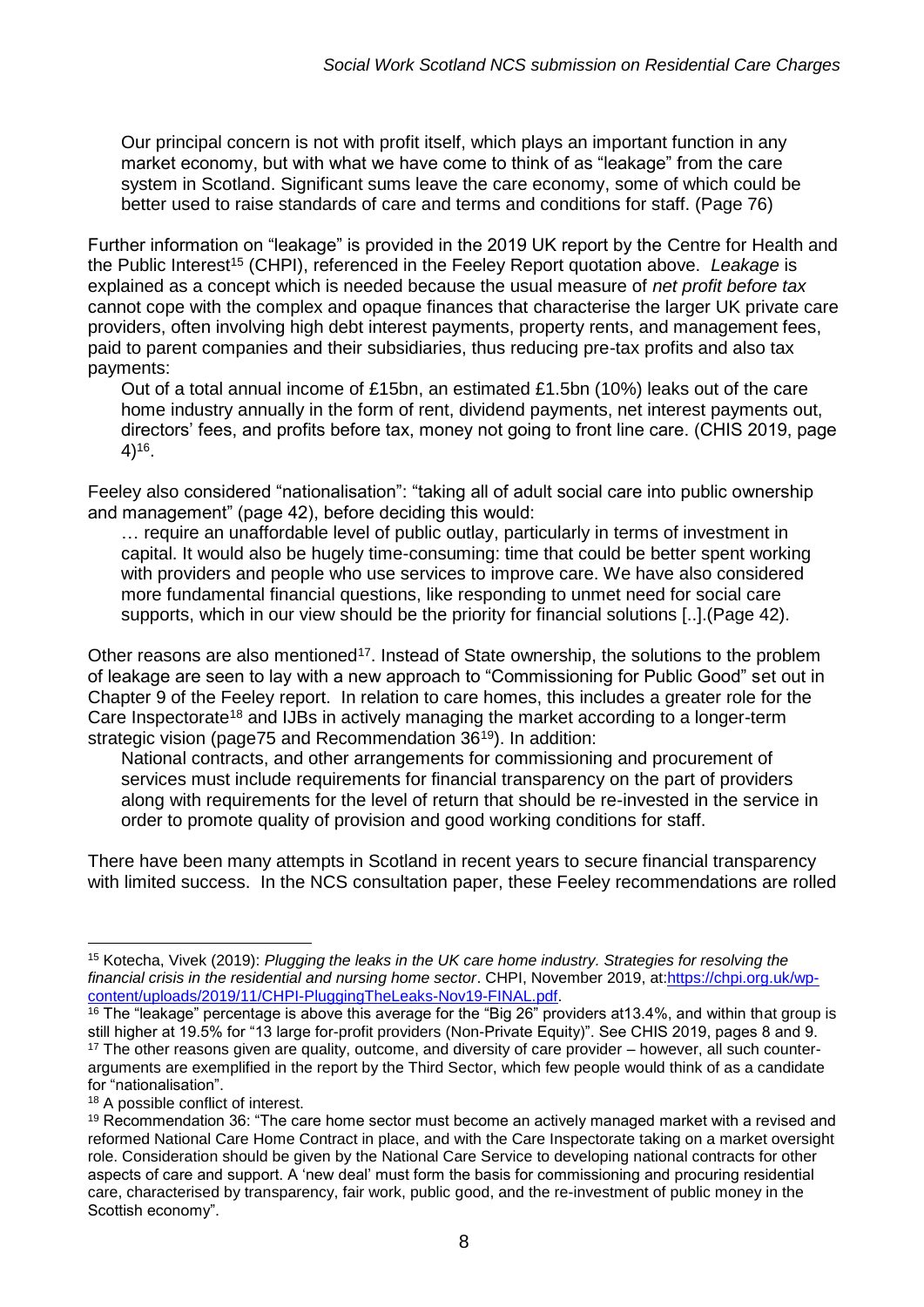up into the section on **Commissioning**, on pages 95-105, but clearly need a lot more consideration and action well before any NCS is established.

## **(7) Unit cost variation in care home costs across Scotland**

The Care Homes Survey statistics published now by Public Health Scotland show significant variations between local authorities in the average gross weekly charges for care homes in their areas. For example, for mainly self-funding residents in care homes with nursing, the averages ranged from £1,298 per week in Aberdeen City to £782 per week in North Ayrshire. The cost variations between actual cares homes will larger than between these averages for local authorities. Some variations will reflect the financial circumstances of different providers, while others may be more influenced by the local property and labour markets.

This presents a design challenge for the division of care and accommodation costs. If there one standard "care rate" (or enhanced FPNC amount) across Scotland, this is likely to be too low in some areas and too high in others.

### **(8) Costing the proposed increase in FPNC**

As already noted, the Feeley Review did not propose abolishing all charges for residential care because everyone has accommodation costs – their level and the associated means testing would need to be carefully reviewed (page 93). The problem then is to identify the care element in these costs, and the funding required for the State to meet these:

Using the National Care Home Contract as a benchmark, the difference between the costs included for Free Personal and Nursing Care and the sums paid by Local Authorities for self-funders were £191 and £230 per week respectively in 2019/20. We recommend that the sums paid for Free Personal and Nursing Care for self-funders using care homes should be increased to the levels included in the National Care Home Contract, and that this would cost £116m p.a.." (Page 92)

This calculation is based on the difference between FPNC rates and the care element within the NCHC standard rates; the latter information does not appear to be in the public domain. An April 2019 report by Independent Age states that "Analysis of the Scottish model of free personal care indicates that the care element accounts for 36.7% of overall costs, while hotel costs make up the remaining 63.3%", however these averages must relate to older people only as the report predates free personal care for people aged under 65 from 1 April 2019.

The same report contains trenchant criticism of proposals for lifetime caps on the costs of care in care homes, as too many people die before reaching the threshold, or do not escape "catastrophic costs" if measured at 50% or more of an individual's wealth. Independent Age prefers expanding free personal care, in much the same way as the NCS consultation proposal. But warns that vulnerability to "catastrophic hotel costs" would still affect around 4% of residents under a free personal care regime (using English or UK data). It therefore recommends that a safeguard will still be needed to protect care home residents from catastrophic hotel costs.

However, the Feeley Report costing of £116m per year appears also to be based only on older people; it also does not take into account that in some areas local authorities have to pay above the standard rates to secure care home places. It is also unlikely to include increased demand for the extended FPNC payments from Route 1 self-funders who request a needs assessment to establish eligibility, and thereby switch to Route 2. A safeguard against "catastrophic hotel costs" would also need consideration.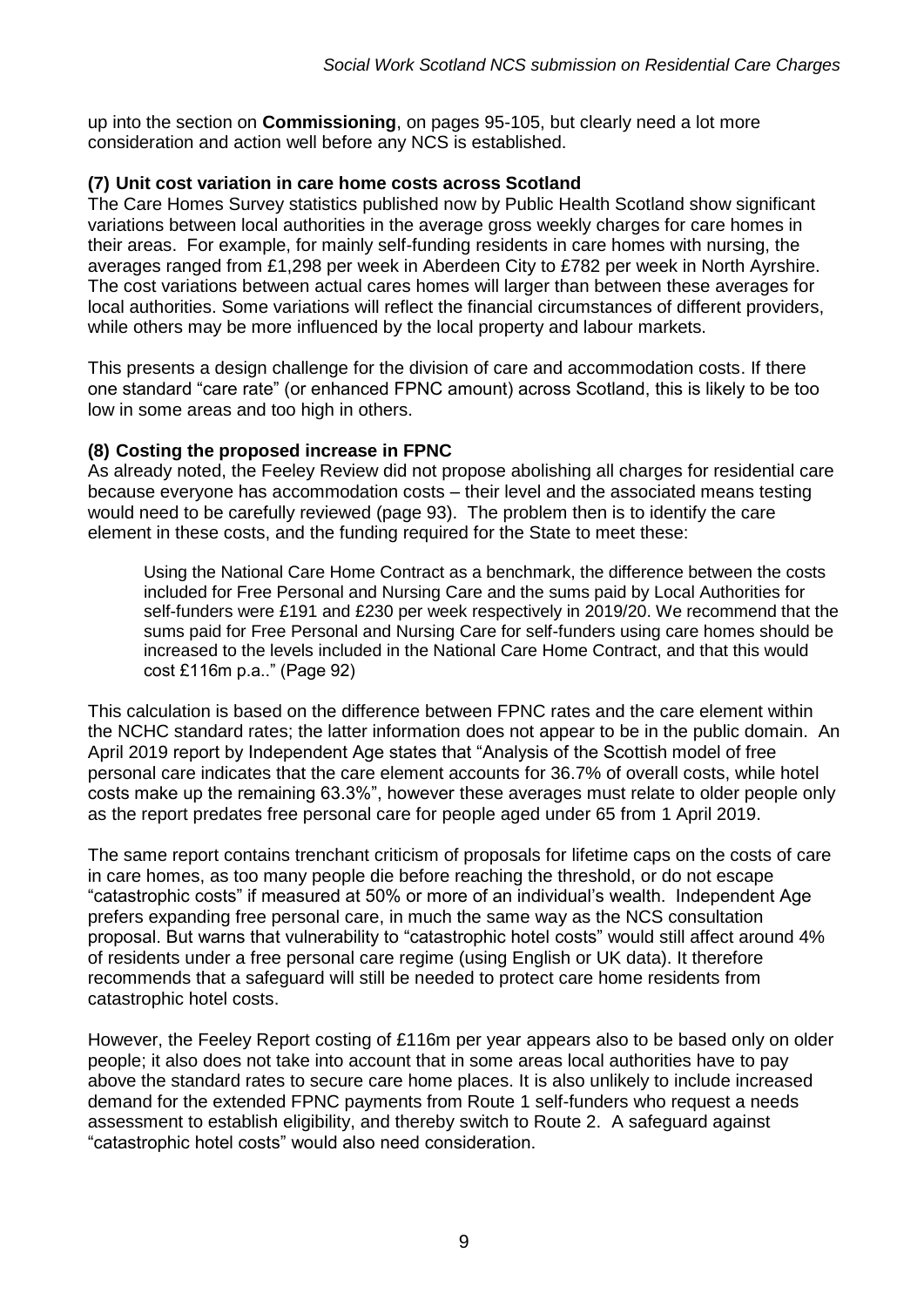Public Health Scotland has published data<sup>20</sup> showing that in recent years care home fees have been rising at a rate much higher than inflation.

We do not know how much this above-inflation increase is due to higher capital, labour, or food costs, or higher profits in what in many areas is a seller's market, but it is a trend likely to continue. Going forward, there is also an interface with other Feeley recommendations, such as those on Fair Work. Improving the pay and conditions of social care workers is very necessary, and will further increase residential care costs.





For all these reasons, the **estimated £116 million** cost of the proposal (at 2019-20 prices) will be an underestimate, perhaps significantly so.

# **B. Revising means testing**

Charging for residential care is governed by National Assistance Act 1948 statutory regulations, usually made annually in each of the four UK administrations. How much a person pays depends on their income and capital (land and property, savings, bonds, shares, etc). We have tabulated below the capital thresholds, set out in the NCS consultation paper (page 45), and added the recent proposals in England, and also a row for the Personal Expenditure Allowance:

| <b>Parameter</b>           | <b>Effect</b><br>(simplified)                             | <b>Scotland</b><br>2021-22 | England &<br>N. Ireland<br>2021-22 | England &<br><b>NI from Oct</b><br>2023 | <b>Wales</b> |
|----------------------------|-----------------------------------------------------------|----------------------------|------------------------------------|-----------------------------------------|--------------|
| Upper capital<br>threshold | Above which the<br>resident pays the<br>full fees or cost | £28,750                    | £23,250                            | £100,000                                | £50,000      |

<sup>1</sup> <sup>20</sup> [https://publichealthscotland.scot/publications/care-home-census-for-adults-in-scotland/care-home-census](about:blank)[for-adults-in-scotland-statistics-for-2009-to-2019/](about:blank)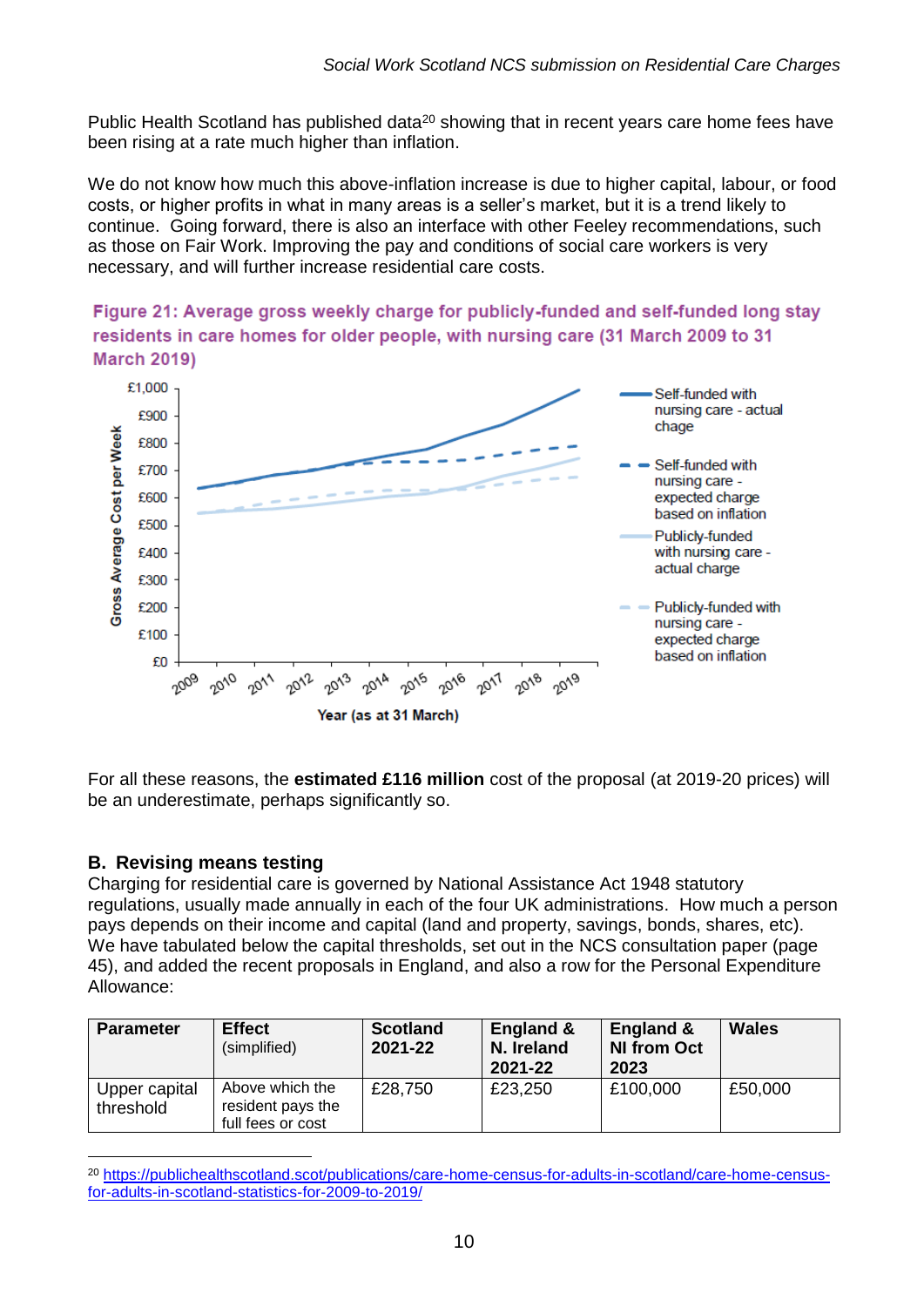| <b>Parameter</b>                              | <b>Effect</b><br>(simplified)                                                           | <b>Scotland</b><br>2021-22 | England &<br>N. Ireland<br>2021-22 | England &<br><b>NI from Oct</b><br>2023     | <b>Wales</b>                                          |
|-----------------------------------------------|-----------------------------------------------------------------------------------------|----------------------------|------------------------------------|---------------------------------------------|-------------------------------------------------------|
| <b>Between</b><br>thresholds                  | Means tested<br>charges, including<br>tariff income from<br>capital <sup>21</sup>       |                            |                                    | Capped at<br>20% of<br>chargeable<br>assets | No lower                                              |
| Lower capital<br>threshold                    | Below which the<br>local authority<br>pays the full fees<br>or costs                    | £18,000                    | £14,250                            | £20,000                                     | threshold                                             |
| Personal<br>Expenditure<br>Allowance<br>(PEA) | Charging must<br>leave the resident<br>with at least this<br>weekly amount of<br>income | £29.30 per<br>week         | £24.90 per<br>week                 | N/K                                         | £33.00 per<br>week<br>("Minimum<br>Income<br>Amount") |

In Scotland, the lower capital threshold was not uprated for inflation from last year's value, and if only adjusted for inflation annually will be the lowest in the four nations by October 2023. For publicly funded care home residents without capital to use for one-off or regular purchases, the aptly named PEA only provides £29.30 per week to cover items such as clothing, footwear, hairdressing, cosmetics, reading material, etc, unless they have family members to help with these costs.

The NCS consultation paper consultation paper notes:

IRASC did not consider in detail whether adjustments should be made to the means testing arrangements of the residential charging regime, though it suggested that this may be something the NCS may wish to consider in future. (Page 46)

The publicity around the care charging changes recently announced for England by the UK Government may hasten a review in Scotland. We already know that the proposal to extend FPNC or remove care costs from care home charges is of much greater benefit to Scottish citizens than the £86,000 cap proposals in England. But some modelling is needed to also include, within a comparison, the financial benefits to citizens of the changes to the thresholds decided for England from October 2023. This will help to clarify the case for improvements to the Scottish capital thresholds, and help the Scottish public to understand the differences between the Scottish and other UK charging regimes.

Nevertheless, as in England, the welcome reduction in the costs to citizens of charges for social care do not add a penny to overall levels of provision of care services. For that reason, further changes to residential charging in Scotland need to be considered within the context of all the Feeley recommendations and NCS proposals.

The NCS consultation paper repeats the SNP manifesto commitment to invest over £800M, and to increase investment in social care by 25%. However, the original Feeley Report costings were confined only to *adult* social care, without considering pressures on children's and justice social work and care services. Moreover, Feeley's costed proposals for adult care already totalled £660M at 2019-20 prices, but without including essential *uncosted* items such as Fair Work wages and conditions, and increased rights and support for unpaid carers, both of which will be expensive. There are also many other proposals in Feeley and/or the NCS consultation that are not yet costed. Social Work Scotland agrees with the Feeley report that meeting unmet need, now and into the future, is the first priority for new funding; the second is developing prevention.

<sup>21</sup> In Scotland this is £1 of tariff income for every \$250 of capital.